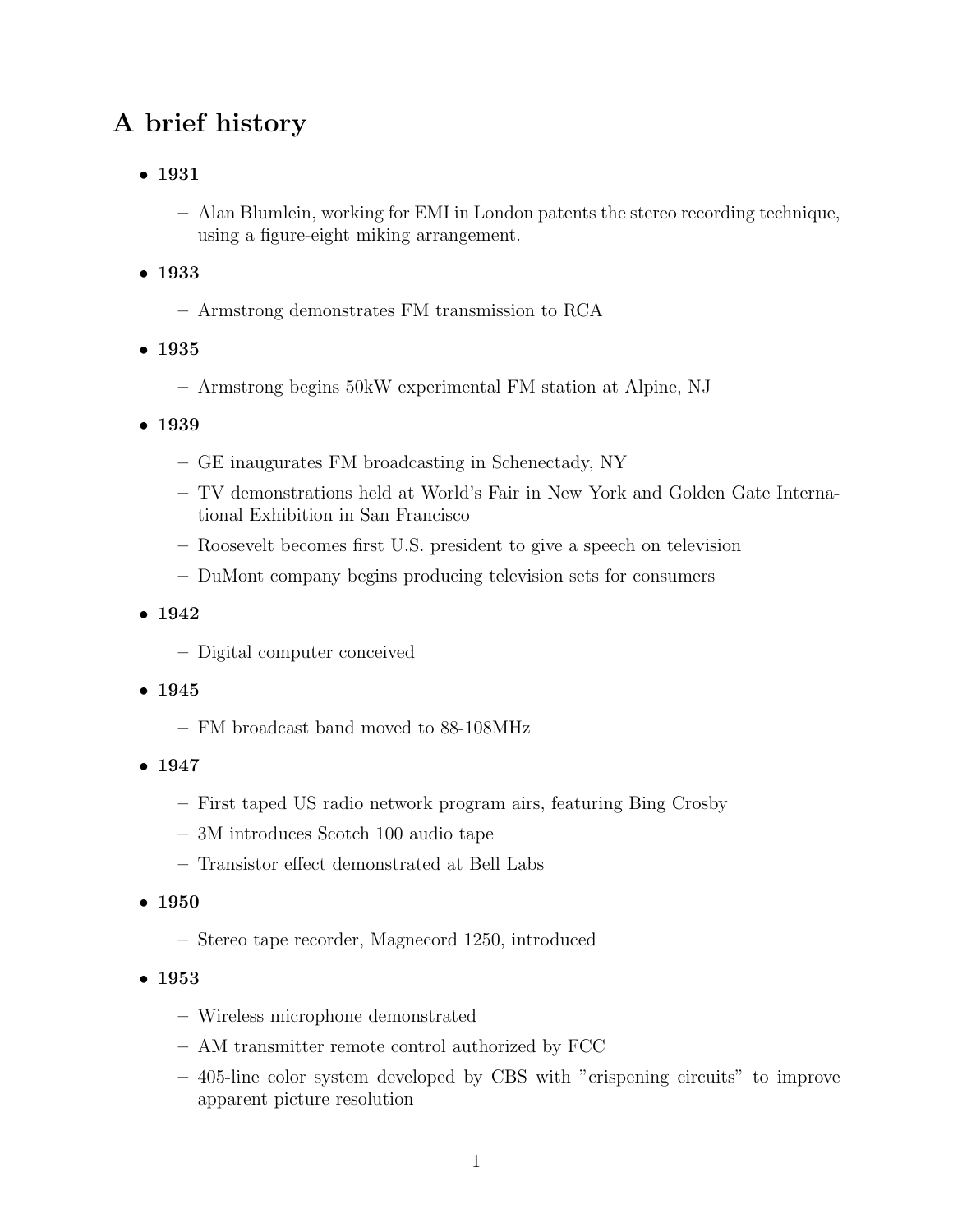- **–** FCC reverses its decision to approve the CBS color system, deciding instead to authorize use of the color-compatible system developed by NTSC
- **–** Color TV broadcasting begins
- **1955**
	- **–** Computer hard disk introduced
- **1957**
	- **–** Laser developed
- **1959**
	- **–** National Stereophonic Radio Committee formed to decide on an FM stereo system
- **1960**
	- **–** Stereo FM tests conducted over KDKA-FM Pittsburgh
- **1961**
	- **–** Great Rose Bowl Hoax University of Washington vs. Minnesota (17-7)
	- **–** Chevrolet Impala 'Super Sport' Convertible with 409 cubic inch V8 built
	- **–** FM stereo transmission system approved by FCC
	- **–** First live televised presidential news conference (John Kennedy)
- **1962**
	- **–** Philips introduces audio cassette tape player
	- **–** The Beatles release their first UK single Love Me Do/P.S. I Love You, on EMI/Parlophone Records
- **1969**
	- **–** Neil Armstrong walks on the moon (July 21); worldwide audience watches the event live

## **FM Stereo Format** <sup>1</sup>

We have seen how frequency modulation can be used to encode a signal. But for stereo you need two signals. How can you put two signals on an electromagnetic wave? The answer is that you actually combine more than one wave. The FM broadcast for a stereo signal from a commercial radio station is actually fairly complicated. It contains a frequency modulated carrier wave that is modulated with the left plus right channel audio signals. In addition,

<sup>1</sup>from Dr. Malcolm Ingham, Victoria University of Wellington, New Zealand.